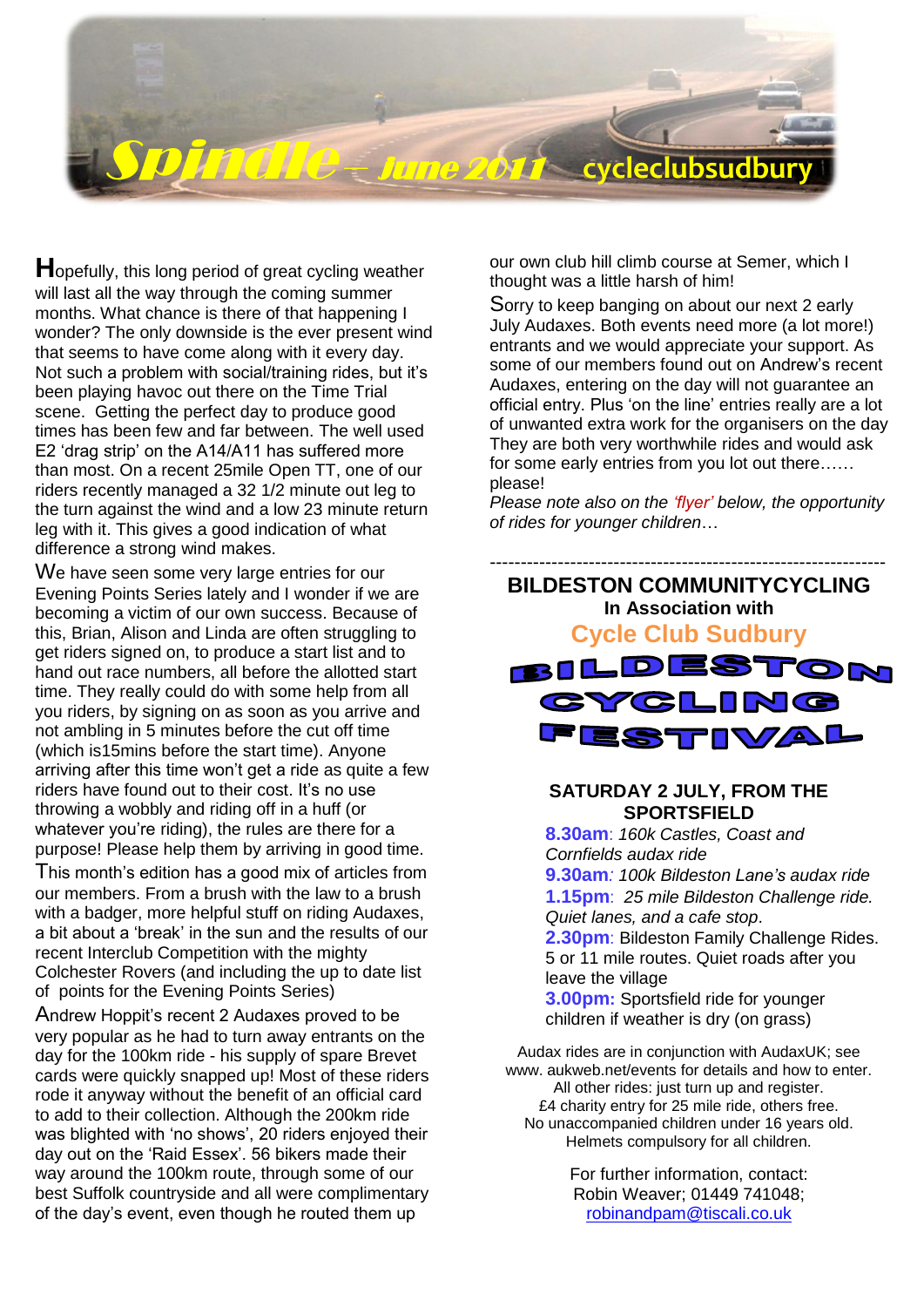### *More Hints & Tips on the Noble Art of Audax – by Brian Mann*



One day you"ll treat yourself to a new high pressure pump. If it comes with instructions – read them! Mine came with an adjustable end for Presta or Schrader valves. To change from one to the other involved unscrewing the end, turning round the fitting, then refitting the end – easy enough on the kitchen table with the instructions to hand, not so easy on a grass verge

where I discovered that unscrewing the end loosened the clamp that secures the pump to your valve which means the pin the clamp swivels on comes loose and drops into the grass – talk about needle in a haystack. I reckon I lost  $\frac{1}{2}$  an hour searching for that pin, no joke on a searingly hot July day in Kent four hours from the finish, which brings me to another point. Passing riders, seeing you stopped, will all check that you are okay. Don"t be too proud to ask for or accept help. While I was searching for that pin everyone went past and I assured them I was alright, as indeed I was when I found the pin, put the pump back together and completed mending my puncture. If I hadn"t found the pin I would have been stuck miles from anywhere and, as I was by now last on the road, with no hope of help from fellow riders.

Even new chains break! Buy yourself a good quality tool to repair a broken chain and teach yourself how to use it. Practice splitting and rejoining your chain and make sure your chain tool has the means to loosen a stiff link. If you are riding a geared bike one of those fancy connecting links that join a chain without a tool can be a Godsend. Make sure you carry one that fits your size of chain, but you"ll still need a tool to remove the broken link. If you are riding fixed, a short length of chain will get you out of trouble – you have no alternative but to replace the right number of links in the event of breakage. Geared riders have the option of shortening their chain and losing a couple of gears as a "get you home" measure.

What to carry on an Audax. I often marvel at fellow riders who seem to prepare for an Audax with lashings of faith and little else – faith in their fellow riders helping when they hit mechanical trouble. Sometimes that help is grudgingly given when the helper discovers the lack of preparedness displayed by his fellow rider. It's easy to commiserate with the rider who has used three inner tubes already and has to resort to repairing his punctured tubes in order to continue the ride. Much harder to pity the rider who carries no spares!

So here is a list of what I cart round with me  $-1$ work on the premise (often misplaced) that if I've got it, I won't need it.

\* 2 or 3 inner tubes (I have had 4 punctures on one Norfolk 200 after overnight rain which washed sharp flints into the roads – one rider had seven!)

\*3 strong tyre levers – I use folding tyres in the summer which can be removed and replaced without levers but levers save my fingers and anyway, I need them for my winter tyres. (*A tip I found in a recent mag, was to use the quick release wheel skewer 'levers' as tyre* 

*levers if you have left your proper levers at home! – Ed)* \*1 chain link remover – used 3 times in 5 years

– once to help a fellow rider whose brand new chain snapped after only 20 miles while he was straining up a hill in Rutland, I"ll never forget him, he had a peculiar high pitched voice. \*1 spoke key – got me to the end of a 300 with a broken spoke and buckled wheel. I was able to loosen the spokes either side of the broken one which was enough to stop the brake rubbing. **\***1 puncture repair outfit – which also holds a thin Allen key which I use for removing stubborn flints.

\*1 spare folding tyre – well worn but twice used to replace a badly cut tyre. I carried it for 3 years before I needed it but in the end I was glad I had it.

\*A few elastic bands – came in handy for Viv when his mudguard tried to annoy him by attempting to break away and spent many miles rubbing on his tyre. 2 elastic bands later, problem solved.

\*A dry pair of socks in a poly bag. Welcome relief on a cold wet day.

\*A small biro as part of my puncture repair kit. I like to use old fashioned patches on my tubes, stuck on with glue – no new fangled glue less patches for me, I don"t trust them.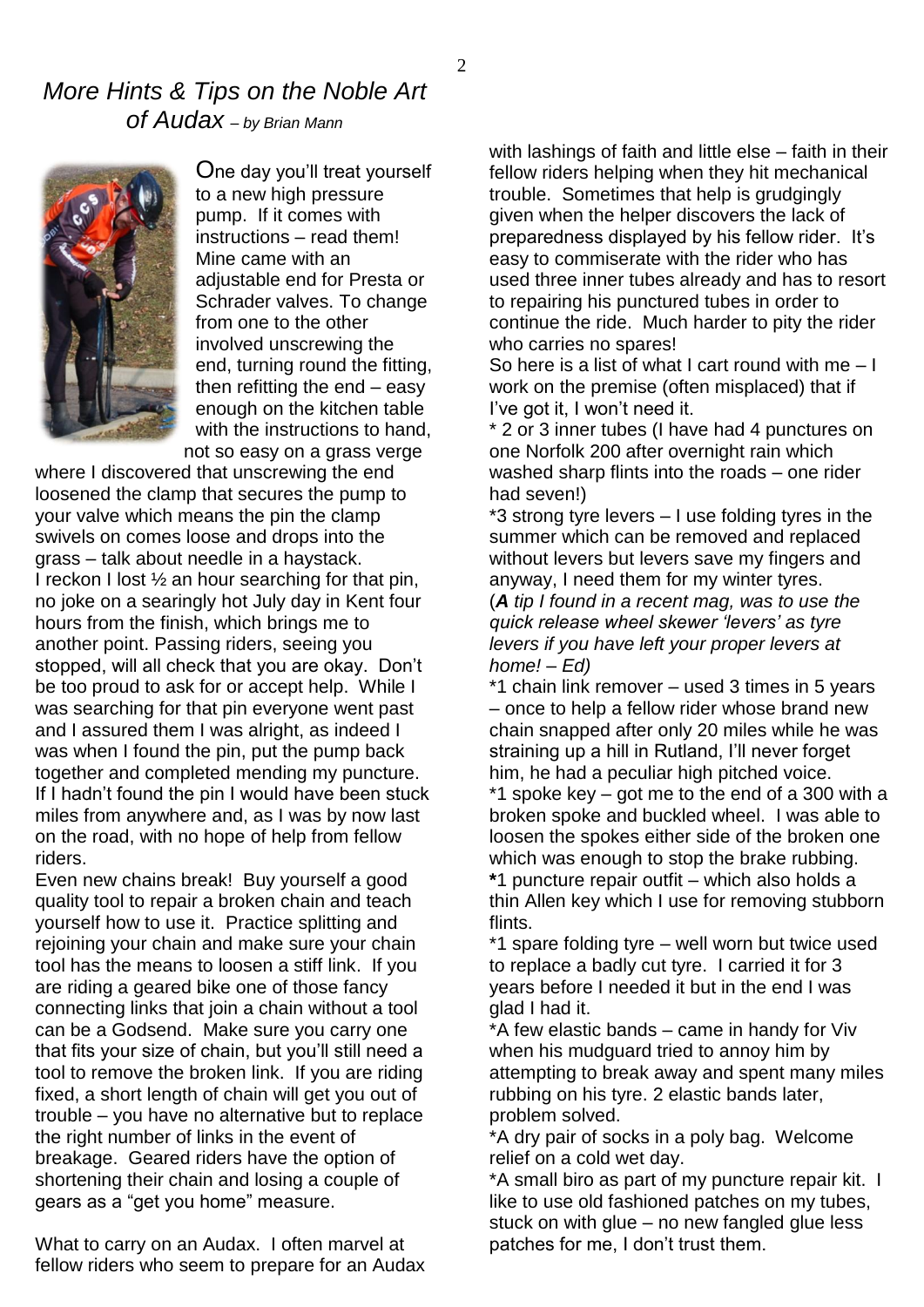3

So, why the biro? Let's imagine I'm having a bad day and have used all my spare tubes when the puncture fairy strikes again. Time to get out the trusty repair outfit. First I locate the puncture which usually involves pumping up a tube and listening for where the air is escaping. Sometimes the hole is so small it is difficult to locate by eye but holding the tube to my cheek enables me to feel the air escaping. I use the tip of my tongue to pinpoint the spot with a drop of moisture then I mark a cross on the hole with my biro and a circle around the cross, twice as large as the patch. Why twice as large? Because the tube which is blown up will be much smaller when the air is let out to mend the puncture. Then I roughen the area inside the circle with emery cloth – wipe it clean – apply the glue – hook the tube glue side up on the pedal of my upturned bike and busy myself clearing everything up, except of course the patch.

The time spent clearing up allows the glue to dry – never put a patch on wet glue – then apply the patch, blow as much air as possible into the tube by mouth, do up the valve, fit the tube, fit the tyre, undo the valve, pump up the tyre, refit the wheel, spin the wheel checking the tyre is correctly seated, replace pump, turn bike up the correct way and away we go – easy wasn"t it? ----------------------------------------------------------------

## *Shock horror, CCS committee member reprimanded by police*



*By Nick(ed) Reed*

On a recent Wednesday, as I was proceeding on my bicycle in an Easterly direction I found myself at odds with the local constabulary. I had left Belchamp Otten with fellow cyclist Trevor Hale on our way to meet the rest of the 'mature' Wednesday group at a house in Middleton. After an uneventful but pleasant ride through the delightful and scenic Essex lanes we crossed the border into Suffolk. That"s where

the trouble began (apologies to those club members who don"t know the area in detail but you"ll get the idea). We had just passed the end of the road that leads down to the sewage works and small industrial estate at Brundon when a police Land Rover pulled out behind us. For a short while Trevor and I were riding next to each other but by the time we had passed the end of Sandy Lane leading to the tip Trevor had

sprinted ahead and crossed the lights. Before I got to the lights I was overtaken by the police Land Rover who then overshot the lights which had by now turned red (naughty, naughty!!). I was waiting dutifully in the cyclist's refuge box for the lights to change. At this point our enthusiastic police car reversed back and stopped next to me on my nearside. He wound his window down and expecting a cheery "morning sir" and a discerning remark about the colour and design of my club top and how pleased he was to see a responsible cyclist wearing a helmet and stopping at a red light I was shocked with his opening remarks "Was that your friend who has just gone ahead?" to which I replied in the affirmative. He continued" You was (sic) riding two abreast" I replied that" yes we were but it"s not against the Highway Code" Please see Section 66. To which he said "No but it"s out of consideration for other road users" who at that time was only him!! When I pointed out that he had just overtaken me on a bend and approaching traffic lights he seemed strangely lost for words. Unlike me, however after a nanoseconds reflection I thought that discretion was the better part of valour and added "but I take your point". With that the lights changed and we went our separate ways. He no doubt was delighted with himself for "b\*\*\*\*\*\*\*\*g an upright member of the cycling community and I was speculating on where we were going to stop and what cake I was going to have. --------------------------------------------------------------

*A Winter 'break' in the sun.*



For a number of years now I have been going to Majorca in February or March for a couple of weeks on cycling 'training camps'. A rather grandiose name for what is basically a series of club runs in the warm with one or two 'cake stops'. I have always been on the Ciclos Uno camp at the end of February organised by Trevor Maddern. Then I found out that Interbike was sending a group for 10 days at the beginning of the month. Well, why

not go to both. Some poor soul has got to be stuck out there for a month haven't they? *Part 1.*

 $\overline{\text{Friday}}$  February 4<sup>th</sup> saw Barbara take me to Stansted to meet the rest of the Interbike group. Barbara couldn"t bear to be away from grandson James for a whole month so she decided to come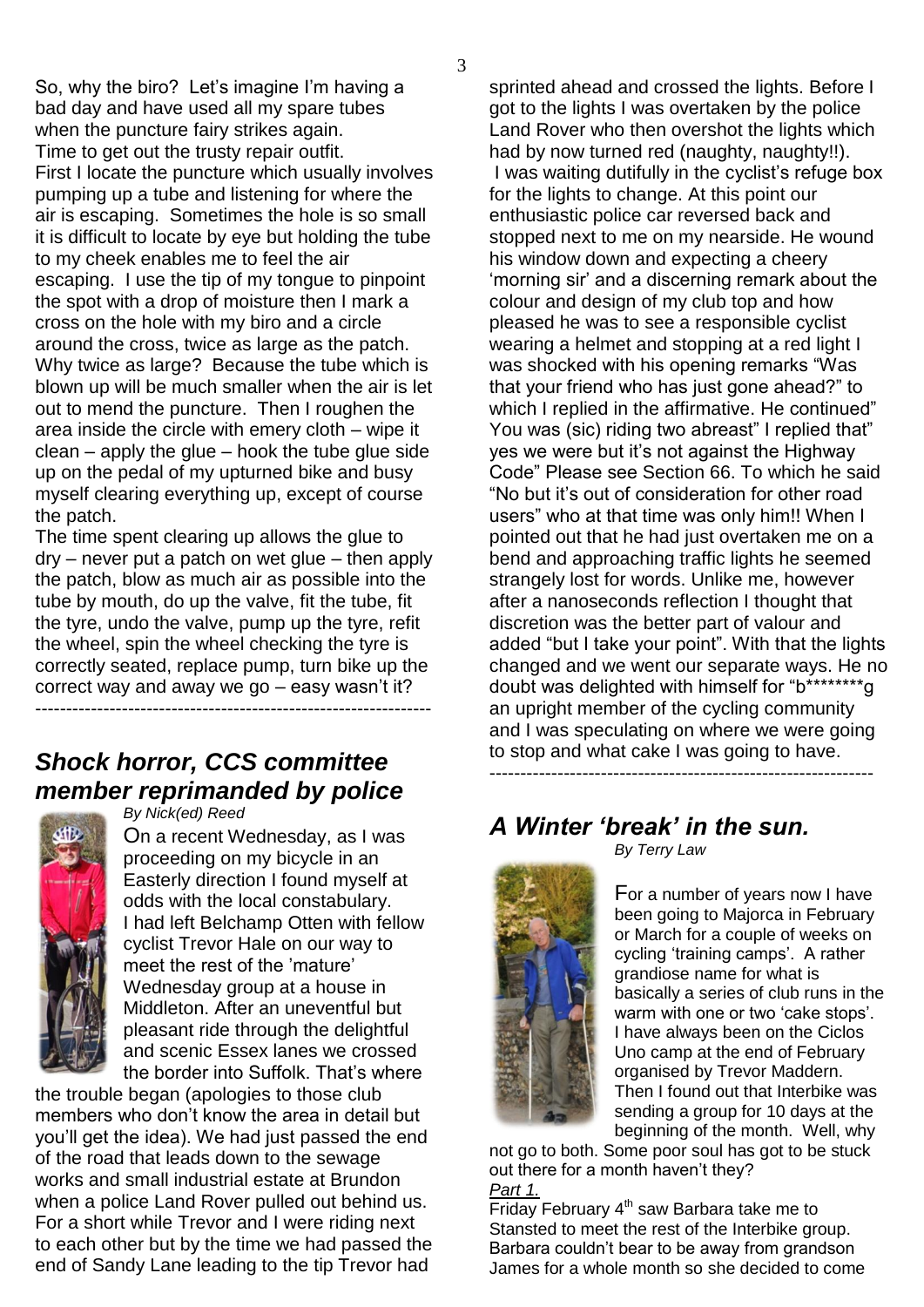for the last two weeks only. The first people I saw were Nick Baker and wife Paula, but more of that later. Patrick Schils himself was not coming but wife Nicki, daughter Natalie and of course son Dominic, complete with new power meter on his training bike was there. Other old friends were David Triggs of Colchester Rovers and Ray Ricks of Interbike. In the main though they were mostly young fast boys. It was a short drive from Palma airport to the Hotel Hispanola at Arenal and after checking in the rest of the day was spent unpacking and assembling our bikes. A slight problem arose when I realised that I had left the chain neatly wrapped in a polythene bag on our kitchen floor! However a quick visit to the local bike shop rectified that. Being the eldest rider there by at least some 20 years I decided that it would be sensible to do my rides solo. Before I left for my ride on the first Saturday Nick asked me if I would mind if Paula rode with me as he would be riding with the fast group. Of course not, a bit of company would be very welcome. I decided that 25 to 40 miles a day with a few hills would suffice for the first week. We rode to the monastery at Randa twice which is approached up a 6k climb. First time up I suggested to Paula that she rode her own speed up the climb. Bad move – after she disappeared round the second or third hairpin I was really left for dead. Paula didn"t use cleats or toe clips so not only was I beaten up the climb by a woman, but one wearing trainers! Oh dear, the tragedy of growing old. Paula was a lot younger than me and very athletic, that"s my excuse anyway. The rest of the week went well with fine sunny weather. *Part 2.*

On the second Sunday I left the Interbike boys at Arenal and transferred to Puerto Pollensa for the remainder of the month. The Ciclos Uno group were due to arrive on Saturday when the hotel opened so for six days I stayed at a B&B pension which was, how can I put it, very basic indeed. It was owned and run by Ian, an Englishman. The place was locked up when I got there but with a cryptic note on the door, *'Terry, ring the bell and Joe will let you in and show you where things are, Ian'*. Joe turned out to be an alcoholic Majorcan who did odd jobs at the pension. He was an ex chef and turned out to be a very nice bloke. After finding something to eat in town I went for a short ride before the rain started. Still raining next morning but I had arranged with Ian for him to drive me to Palma airport to meet Arnie, a friend of mine, who was staying with me until the gang arrived on Saturday. As the three of us got back to Pollensa the rain stopped, good. I had decided that after the first week in Arenal I would try to train to a loose plan, i.e. some longer rides, hilly rides, hard rides with recovery days from time to time, but I tried to do them nonstop, heresy to some I know.

On Tuesday Arnie and I rode up to LLuc, a climb of some 12 k.

After the first few kilometres Arnie did a "Paula" on me and disappeared up the road. By the way he only weighs about 9 stone soaking wet! a natural climber. However he did the decent thing and waited for me at the summit cafe. While we were there 7 or 8 tandems came along each with a blind "stoker", a humbling site and very inspirational to see. On Saturday morning Arnie and I moved down the road and booked into the Hotel Pollensa Park. *Part 3.*

Many cyclists go to this hotel each year; it is really geared up for us with dedicated bike storage rooms complete with hooks and locks for the bikes. We always stay on a half board basis but with buffet meals it is so, so easy to overeat. Many riders return home heavier than they were when they got there. This year – don"t overeat was my mantra. The Ciclos Uno gang arrived about 3pm. While Barbara was unpacking in our room I set about assembling her bike. Depending on numbers there are usually three riding groups each day, the fast group, vets and the touring group. Unfortunately they all want one or more cafe stops which didn"t fall into my training scheme and so most days I did a solo ride. First week went well with reasonable weather. Barbara usually rode with the vets but sometimes with the touring group. I mostly did my own thing. Being a self proclaimed 'descender' par excellence, I was surprised while descending the hairpins from LLuc at speed to have a group of  $15 - 20$  pro team riders pass me as if I was stopped. Now that's really what you call descending. Muro is a small hilltop town some 20 miles from Pollensa with the best cake shop ever and I have to admit I find it very difficult to pass. On the second Monday I went with Barbara and the touring group, destination Muro. I just couldn"t resist. On the way back the group was riding very slowly. Barbara was feeling cold and kept storming off ahead in spite of me telling her, we would be "told off". Then Norman punctured. And it started to rain. As Barbara was feeling so cold Trevor, group leader, suggested we two rode ahead back to the hotel. Then disaster. Going quite slowly round a bend my front wheel lost grip and I fell. When I tried to stand up, and couldn't, I realised I had broken something. Friends with a car took me to the private Hospital at Alcudia where they confirmed that I had broken my femur. Because of my long term medication they couldn"t operate for some days. My insurance company realised that it would be cheaper therefore to fly me home, which was what they did, arriving back in Colchester on Friday. I really didn"t think my "winter break in the sun" would be just that. The rest is history.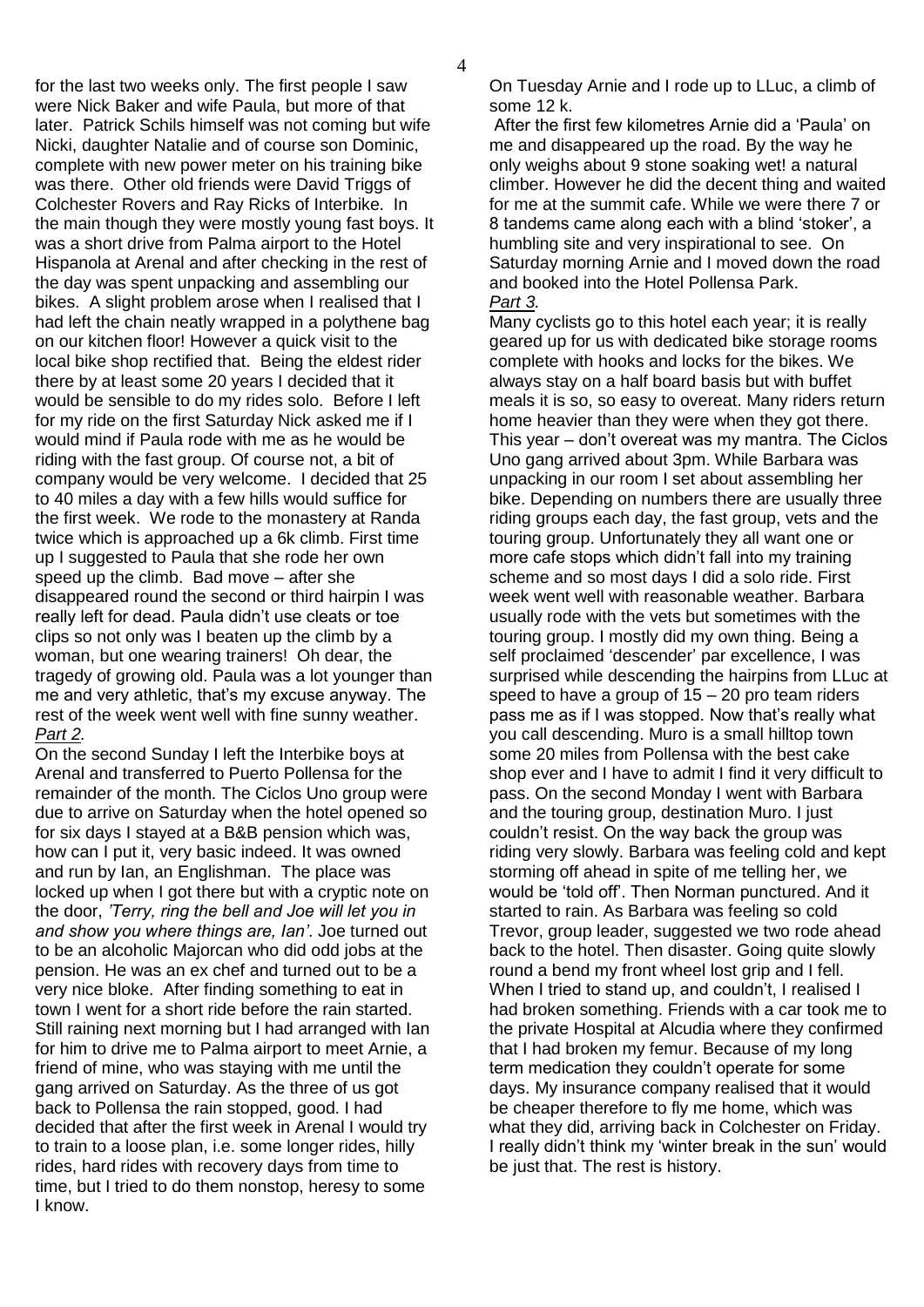# *Letters to the Editor*



*The Badger Trust P.O. Box 708, East Grinstead, RH19 2WN* 

*16th May 2011* 

*The Secretary Cycle Club Sudbury.* 

*Dear Sir*

On or about 2 am on Sunday 15<sup>th</sup> May 2011 one of our members was attacked whilst going about their normal daily routine by a speeding cyclist. Unfortunately the cyclist was forced to dismount from he's machine in an ungainly manner resulting in some minor damage and injury.

Our member tried to console the cyclist but was forced to flee the incident due to the abuse that was hurled at them from the cyclist.

Our member prior to crossing the road took great care in looking both ways as advised in the Highway Code but did not see or hear the cyclist possibly due to the silent nature of the mechanics on the well maintained machine, and possibly thought the bright multi-lights were stars .

We understand incidents do occur, but would you please remind your members and other clubs that night time use of the roads fields and hedgerows is restricted to the nocturnal creatures and use of those elements is by prior agreement only.

*Yours Sincerely*

*Major Stripy (Chief Badger*)

------------------------------------------------------------------

*To The Badger Trust*

*23rd May 2011-05-23*

*For the attention of the Chief Badger.*

#### *Dear Major Stripy*

I am writing in response to your letter dated  $16<sup>th</sup>$  May 2011 which has been passed on to me by our Club Secretary.

I am sorry it has taken me so long to respond but I have been recovering from the mental and physical trauma sustained in the recent accident you have alluded to in your letter. However I would point out that my recollection of the incident is somewhat different to that of your member.

As you are aware the accident occurred at dawn on Sunday 15<sup>th</sup> May at about 5-30 am. I was riding a 400 km Audax which, for your information is a long distance cycling event. Due to the distance involved it requires riders to ride through the night. It was whilst descending a hill into Saffron Walden at speed at about 330 km into the event that without warning and to my complete surprise your member suddenly appeared from the left hand bank. Unfortunately there was insufficient time for me to take evasive action so inevitably my front wheel came into contact with the hind quarters of your member.

At the point of contact with your member my bike came to an abrupt halt and I immediately became airborne, parting company with my bike. My flight time was very brief leaving me little time to prepare for landing. Contact with the tar macadam came all too soon and painfully.

Fortunately I was wearing a helmet for it was as my head / helmet came into contact with the road suddenly the early morning sky appeared to be lit up with the most fantastic display of multi-coloured stars.

After a few seconds my head started to clear, my next thought was to prepare myself for combat with your member.

I need not have worried for your member had fled the scene of the incident, presumably complete with the imprint of a Continental Gatorskin 700 x 23 tyre firmly imprinted on his / her hind quarters. I would respectfully point out that the Highway Code recommends those involved in an incident should remain at the scene, I can only think your member had some other nocturnal reason for fleeing the area.

I fully respect your member"s rights to roam the countryside but I would ask that you and your members take more care whilst roaming on open roads as I see far too many decomposing Badger corpses at the side of the road.

I did sustain injuries both physical and mental plus damage to clothing and helmet but fortunately the bike was totally undamaged.

You may like to hear that I managed to complete the final 80 km of the ride and am now firmly on the road to recovery from my injuries, however my wife says I definitely need to seek professional help for my mental condition……………………I have absolutely no idea what she is talking about.

In concluding my letter I would ask you to convey my best wishes to your member and trust he / she is able to overcome the trauma and any injuries sustained as a result of the incident. I feel sure that given time the tyre imprint will fade then finally disappear.



*Yours sincerely*

*David Fenn – Cycle Club Sudbury*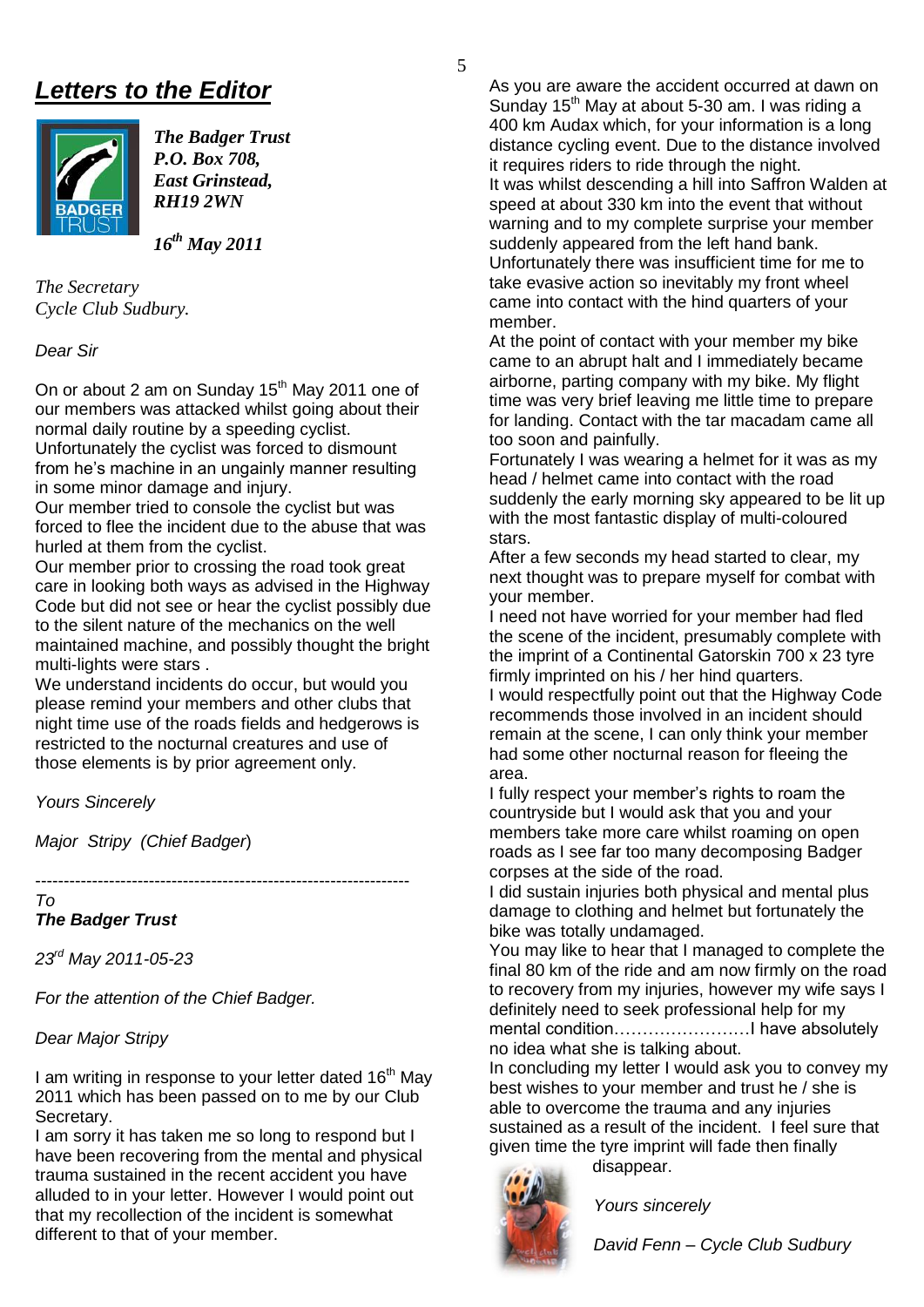| <b>CCS - Thursday Evening Points Series - 2011</b> |                   |                 |                  |                |                   |                 |                                                              |                 |                |                  |                  |                |
|----------------------------------------------------|-------------------|-----------------|------------------|----------------|-------------------|-----------------|--------------------------------------------------------------|-----------------|----------------|------------------|------------------|----------------|
| Name                                               | Lav 10<br>Apr14th | B.E.<br>Apr21st | Acton<br>Apr28th | H.H.<br>May5th | Lav 10<br>May12th | B.E.<br>May19th | Lav 10 May26th<br><b>Incl Current</b><br><b>Pts Position</b> | Acton<br>Jun2nd | H.H.<br>Jun9th | Lav 10<br>Jn16th | Lav 10<br>Jn23rd | B.E.<br>Jn30th |
| *A.Anderson                                        |                   |                 |                  |                |                   |                 | <b>DNF</b>                                                   |                 |                |                  |                  |                |
| S.Barnes                                           | 29.52             | 23.05           |                  | 39.34          |                   | 23.18           | $-185$ pts                                                   |                 |                |                  |                  |                |
| *S.Bowen                                           |                   |                 |                  |                | 28.45             |                 |                                                              |                 |                |                  |                  |                |
| *K.Brady                                           |                   |                 |                  |                | 22.51             |                 |                                                              |                 |                |                  |                  |                |
| G.Buckles                                          | 29.00             | 23.02           | 25.11            | 41.00          | 28.39             |                 | 29.23/345pts                                                 |                 |                |                  |                  |                |
| N.Bull                                             |                   |                 |                  |                |                   |                 |                                                              |                 |                |                  |                  |                |
| *S.Bursill                                         |                   |                 |                  |                |                   |                 | 24.34                                                        |                 |                |                  |                  |                |
| R.Bush                                             |                   | 29.51           |                  | 52.13          | 26.21             |                 | 38.19/80pts                                                  |                 |                |                  |                  |                |
| *S.Carson                                          | 27.04             | 21.36           | 22.38            | 36.49          | 26.54             | 22.02           | $-$ /60pts                                                   |                 |                |                  |                  |                |
| *C.Cowen                                           | 29.50             | <b>DNF</b>      | 26.07            |                | 29.43             | 24.10           | 31.03/62pts                                                  |                 |                |                  |                  |                |
| R.Davies                                           | 23.28             |                 |                  | 33.43          | 23.20             | D.N.F.          | 23.34/60pts                                                  |                 |                |                  |                  |                |
| S.Daw                                              | 23.43             | 19.00           | 19.44            | 31.53          | 23.34             |                 | 24.21/226pts                                                 |                 |                |                  |                  |                |
| D.Day                                              | 24.10             |                 | 20.39            |                | 23.56             |                 | 24.09/132pts                                                 |                 |                |                  |                  |                |
| A.Dyson                                            | 30.16             | 23.43           |                  | 40.03          |                   | 23.17           | 29.54/138pts                                                 |                 |                |                  |                  |                |
| *D.Fuller                                          | 23.34             |                 |                  |                | 23.17             | 18.39           |                                                              |                 |                |                  |                  |                |
| *N.Grainge                                         |                   | 23.45           | 25.42            |                |                   |                 |                                                              |                 |                |                  |                  |                |
| *C.Hall                                            |                   |                 |                  |                |                   |                 | 34.27                                                        |                 |                |                  |                  |                |
| *P.Hall                                            |                   |                 |                  |                |                   |                 | 26.36                                                        |                 |                |                  |                  |                |
| *C.Hill                                            |                   | 22.09           | 22.59            | 37.16          | 27.09             | 22.02           | 27.32/246pts                                                 |                 |                |                  |                  |                |
| A.Hoppit                                           |                   | 24.48           | 24.48            | 38.39          | 28.22             | 23.44           | $-174$ pts                                                   |                 |                |                  |                  |                |
| G.Hoppit                                           | 26.12             | 20.50           | 22.49            | 34.55          | 25.37             | 21.16           | $-166$ pts                                                   |                 |                |                  |                  |                |
| *M.Jackson                                         |                   |                 |                  |                |                   |                 | 230.34                                                       |                 |                |                  |                  |                |
| *R.Jackson                                         |                   |                 |                  |                |                   |                 | 25.52                                                        |                 |                |                  |                  |                |
| A.Kennedy                                          | 25.33             |                 | 21.57            | 34.48          |                   | 20.19           |                                                              |                 |                |                  |                  |                |
| S.Kirk                                             | 26.27             |                 | 21.59            | 34.58          | 25.24             | 20.48           | 25.37/96pts                                                  |                 |                |                  |                  |                |
| <b>B.Law</b>                                       |                   | 26.13           |                  | 45.32          |                   | 25.42           | 32.39/284pts                                                 |                 |                |                  |                  |                |
| T.Law                                              |                   |                 |                  |                |                   |                 |                                                              |                 |                |                  |                  |                |
| *C.Leggett                                         |                   |                 |                  |                | 23.14             |                 |                                                              |                 |                |                  |                  |                |
| *T.Littlewood                                      |                   |                 |                  |                | 29.49             |                 |                                                              |                 |                |                  |                  |                |
| *M.Lloyd                                           |                   |                 |                  |                |                   |                 | 23.07                                                        |                 |                |                  |                  |                |
| *S.MacKay                                          | 30.38             | 22.11           |                  |                | 26.16             |                 | $-292$ pts                                                   |                 |                |                  |                  |                |
| *A.Manley                                          |                   |                 |                  |                |                   |                 | <b>DNF</b>                                                   |                 |                |                  |                  |                |
| <b>B.Mann</b>                                      | 29.03             |                 |                  |                | 28.46             |                 | $-$ /50pts                                                   |                 |                |                  |                  |                |
| <b>B.Marsh</b>                                     |                   |                 |                  |                |                   |                 |                                                              |                 |                |                  |                  |                |
| J.Marsh                                            |                   |                 | 27.09            |                |                   |                 | $-10$ pts                                                    |                 |                |                  |                  |                |
| V.Marsh                                            |                   |                 | 22.47            | 37.51          | 26.31             | 21.30           | 26.45/222pts                                                 |                 |                |                  |                  |                |
| *S.Mayes                                           |                   | 23.01           |                  |                |                   |                 |                                                              |                 |                |                  |                  |                |
| L.McKnight                                         | 32.22             | 26.31           | 29.07            |                |                   | 26.58           | $-187$ pts                                                   |                 |                |                  |                  |                |
| *T.Moore                                           | 34.41             | 27.21           |                  | 47.49          |                   | 28.00           | 34.51/299pts                                                 |                 |                |                  |                  |                |
| J.Newton                                           |                   | 22.37           |                  |                |                   | 21.56           | $-$ /65pts                                                   |                 |                |                  |                  |                |
| *D.Peck                                            |                   |                 |                  |                |                   |                 | 29.08                                                        |                 |                |                  |                  |                |
| *A.Pettit                                          | 24.26             | 19.38           |                  | 33.13          | 24.31             | 19.31           |                                                              |                 |                |                  |                  |                |